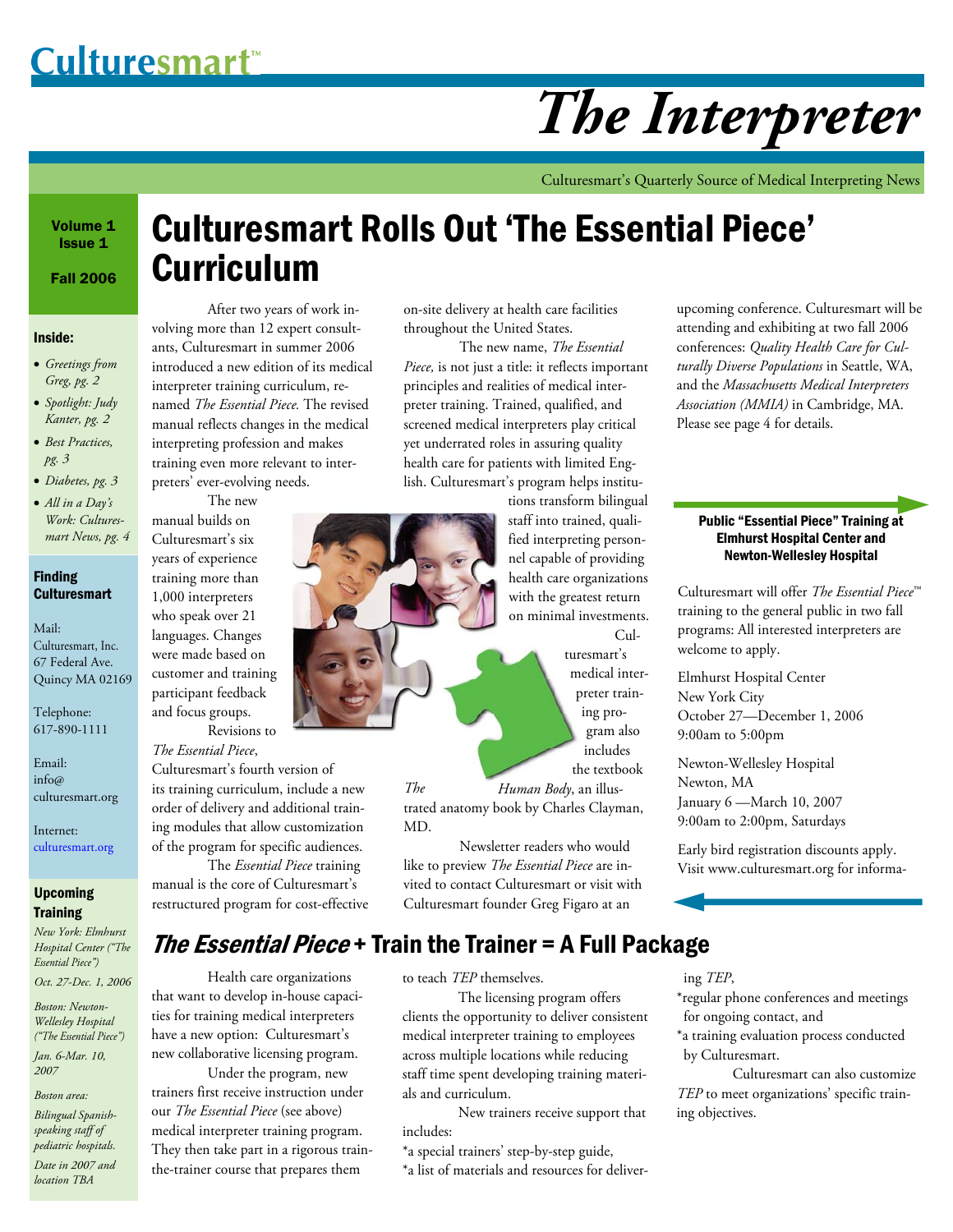# Greetings from Greg, by Greg Figaro, President and Founder, Culturesmart

Dear colleagues and friends:

 Welcome to the first issue of *The Interpreter!* When I realized this summer how much Culturesmart has been doing during 2006, I decided to begin publishing a regular newsletter for our clients, interpreters, and colleagues.

 My goal is for *The Interpreter* to help our readers become better equipped for serving their low English proficiency patients. We will tell you about Culturesmart's training programs for interpreters and provide tips for ensuring the best possible interactions between patients, providers, and interpreters.

 Medical interpreting is a fairly new profession, as I found out from personal experience when I first interpreted as a business student at Northeastern University in Boston. There were few standards then and, like many first-time interpreters, I had absolutely no interpreter training. My ability to speak English, French, and Haitian Creole was the sole reason that the hospital contacted me for the job.

 That appointment in 1991 changed my life. I interpreted more at the same hospital and soon branched out to

others. I eventually founded Culturesmart in 1995, simultaneously gathering practical interpreting experience and working



*Greg with the Rosetta Stone*.

with institutions on developing training programs for other interpreters.

 Unfortunately, I no longer interpret myself, but my love of the profession has kept me with Culturesmart, where I continue to train interpreters and trainers, collaborate with interpreters of many languages, and work toward developing standards for our field.

One of the reasons that I enjoy

my job so much is that all of us who work in health care can have a profound effect on the lives of LEP patients with whom we work. Each of us has a key role in giving patients their English voices so that doctors, nurses, and other providers can help them to heal. It is no accident that I named our interpreter training manual *The Essential Piece*!

 My hope is that this newsletter will give all of us a new forum for exploring ways that we can work together to continue improving how we serve millions of LEP patients in the U.S.

# **Spotlight: Judy Kanter, Interpreter and Culturesmart Trainer**

 The Culturesmart team works with many talented individuals who conduct training for medical interpreters and new trainers. Many of them are well known in the medical interpreting field.

One of Culturesmart's most ac-

tive consultants is Judy Kanter, a Culturesmart trainer who works constantly to advance her qualifications. In



February 2006, Judy participated in the Spanish Pediatric Interpreter Training Program's training-oftrainers course at the Phoenix Children's Hospital in Arizona. We're very happy that Judy was selected because it means that Culturesmart will offer the program in

2007 as a 60-hour course for Spanish interpreters who work in pediatric settings.

 Judy began her medical interpreting career in the 1970s, before the profession was widely recognized. She now works full-time. With experience living and working in Spanish-speaking countries, including Puerto Rico and Mexico, Judy knows how to interpret Spanish words as well as numerous cultural traditions of Spanishspeaking countries.

 Judy's background also includes a master's degree in bilingual education from Boston University. Her dedication to multilingualism is so complete that all four of her children have used their language skills in their own work!

#### Spanish Pediatric Interpreter Training

Judy Kanter and Culturesmart hope to conduct interpreter training for bilingual Spanish-speaking staff of children's hospitals in 2007. The training will be held in the Boston area.

Please contact Culturesmart or visit Culturesmart.org for updates on training dates and location.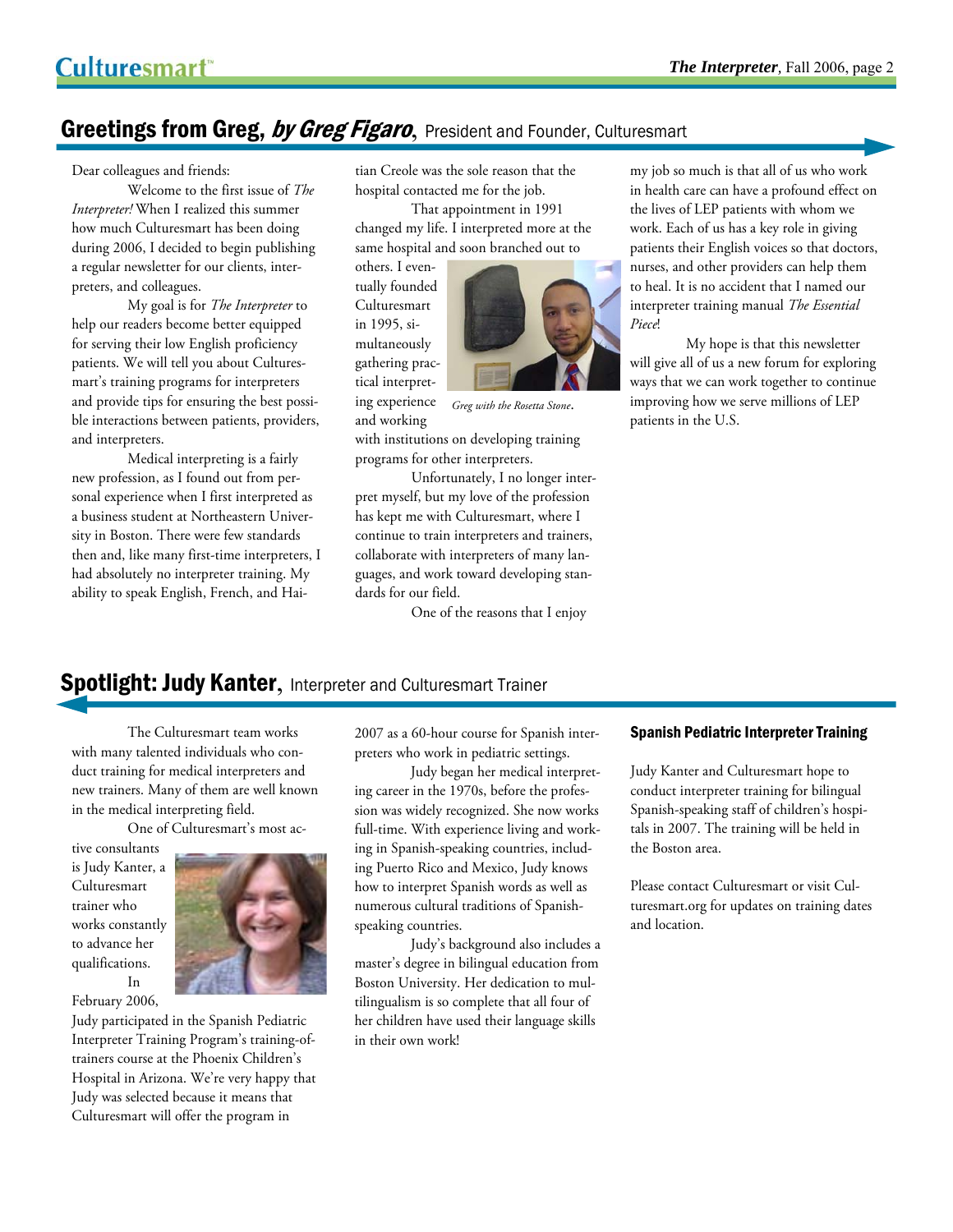Reference This!

It's your first time interpreting in a new

creating your own reference materials.

# Best Practices: Keeping a Respectful Distance

How Can Interpreters Balance Friendliness and Professionalism?

 For many interpreters, one of the hardest aspects of interpreting can be finding a tone that balances professionalism with friendliness and warmth. This can be particularly difficult in small communities where the interpreter and patient might be acquainted or personal relationships are valued highly.

 Finding an appropriate balance may mean adopting new standards for appointments. Although some may sound a bit cold at first, they can help you maintain your authority as an interpreter and uphold your ethical responsibility to patients and providers. Don't forget: the interpreter's job is to facilitate patient-provider communication, not to be a social butterfly. Here are some ideas:

*Speak to all adults using formal/plural forms*. This helps to preserve your professional distance.

*Smile, shake hands, or bow*. Observe culturally appropriate physical courtesies when greeting patients.

*Wait in the hall*. Some hospitals have a rule asking interpreters not to wait in exam rooms with patients. This is a good idea for many reasons. It can avoid unwanted intimate and inappropriate conversations, including patients asking you for advice.

*Avoid your personal life*. Some patients are curious about our lives. Answer what you're comfortable with but find a culturally appropriate way to deflect anything that's too personal.

*Enjoy yourself*. Of course you and your patients can still enjoy exchanging recipes or talking about books, particularly when you can draw providers into the conversation. Small talk can be an important aspect of patientprovider relationships.

Did you know that at least 11 million adults and children in the U.S. have been diagnosed with **diabetes mellitus**? Or that another 6 million probably have diabetes without knowing it?

Interpreting for diabetic patients raises special interpreting challenges because the disease is chronic and incurable, and requires careful, individualized management. **Diabetics** have trouble converting digested food into energy the body can use. Normally, the **pancreas**, a gland behind the stomach, makes **insulin**, a hormone that helps move **glucose,** a sugar, from the blood into body tissues. Without that ability, the **blood sugar level** rises in diabetics.

There are several kinds of diabetes. **Type 1 diabetes** means the body produces little or no insulin, so the patient takes insulin injections. **Type 2 diabetes** occurs when the body either doesn't make enough insulin or cannot use insulin properly to convert glucose. Treatments vary. **Gestational diabetes** is usually limited to the duration of a pregnancy. **Pre-diabetes** occurs when blood glucose levels exceed normal levels, but aren't as high as in full diabetes.

Serious consequences of diabetes include loss of blood circulation, which can result in **retinopathy** (disease of the eye's retina) and poor wound healing, which can cause foot **ulcers**.

This is only a very basic introduction to diabetes. Learn more at:

Diabetes: http://www.ohsuhealth.com/htaz/diabetes/ (includes a glossary)

American Diabetes Association: http://www.diabetes.org/ (includes Spanish information)

National Institute of Diabetes & Digestive & Kidney Disorders: http://www.niddk.nih.gov/

Merck Manual: http://www.merck.com/mrkshared/mmanual/section2/chapter13/13a.jsp

field. Whether the subject is eyes, ears, or a body system you don't know well, here are some tips on learning new vocabulary and

★Find an anatomical chart of each organ or body system in an encyclopedia or online. Label each part with words in the languages that you will need to use.

★We all have problem words that we never seem to remember. Write yours on Post-It notes and stick them in the front of your dictionary where you can move them around as you need them. Make a separate sheet for each body system.

*Med School for Interpreters: Diabetes* 

Med School for Interpreters: Diabetes

★Bring your dictionary and "cheat sheets" to appointments and use them. It's better to check words than make a mistake!

*Not all diabetics inject insulin*.